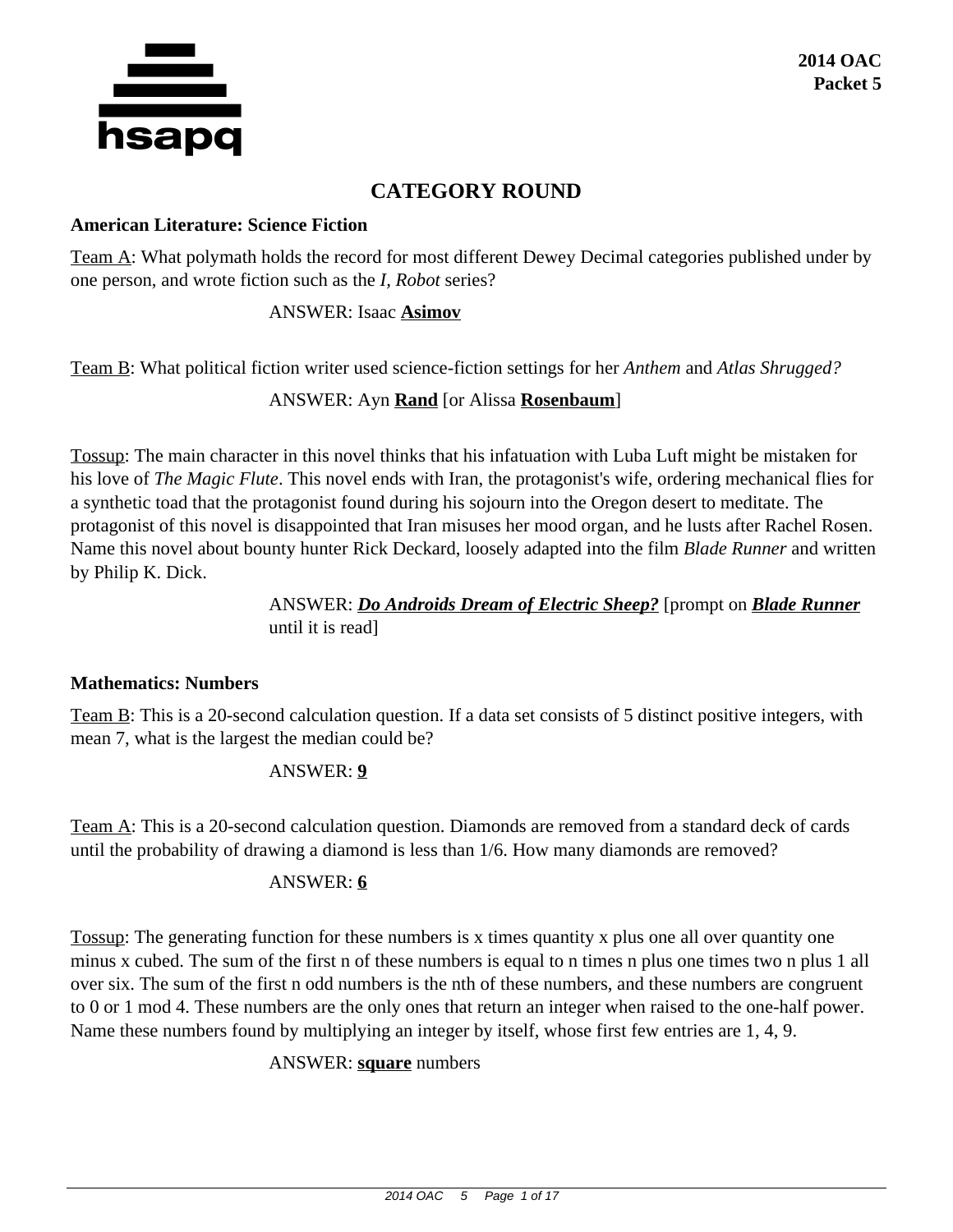#### **World History: European cities**

Team A: What city, called the "Florence on the Elbe," was beautified during the reign of Augustus the Strong?

#### ANSWER: **Dresden**

Team B: What Spanish city was the capital of Christian Spain prior to the expansion of Madrid?

### ANSWER: **Toledo**

Tossup: A battle fought near this city shortened the reign of a native monarch, causing the bestowing of the nickname "The Winter King." In this city, Frederick V was crowned a year before losing outside its walls at White Mountain to Holy Roman Emperor Ferdinand II. Protestants in this city said that a pile of manure saved two regents and a secretary after they fell from its chancellery tower in 1618. Name this historical capital of Bohemia, where the Thirty Years's War was sparked by a defenestration.

## ANSWER: **Prague** [or **Praha**]

#### **Fine Arts: Symphonists**

Team B: Identify the Austrian composer whose B minor eighth symphony has only two complete movements, leading to its popular nickname.

### ANSWER: Franz **Schubert**

Team A: Name the composer of the *Leningrad Symphony,* famous for constantly being singled out for Soviet censorship.

#### ANSWER: Dmitri **Shostakovich**

Tossup: Hans Richter called this composer's A-flat major symphony "the greatest symphony of modern times." Daniel Barenboim conducted his wife, Jacqueline du Pré, in a famous performance of this composer's cello concerto. He used musical cryptograms to portray his friends and family in movements like "Nimrod." His most famous composition is part of a set of six marches. Name this English composer of the *Enigma Variations* and "Pomp and Circumstance," which is often played at graduations.

## ANSWER: Sir Edward William **Elgar**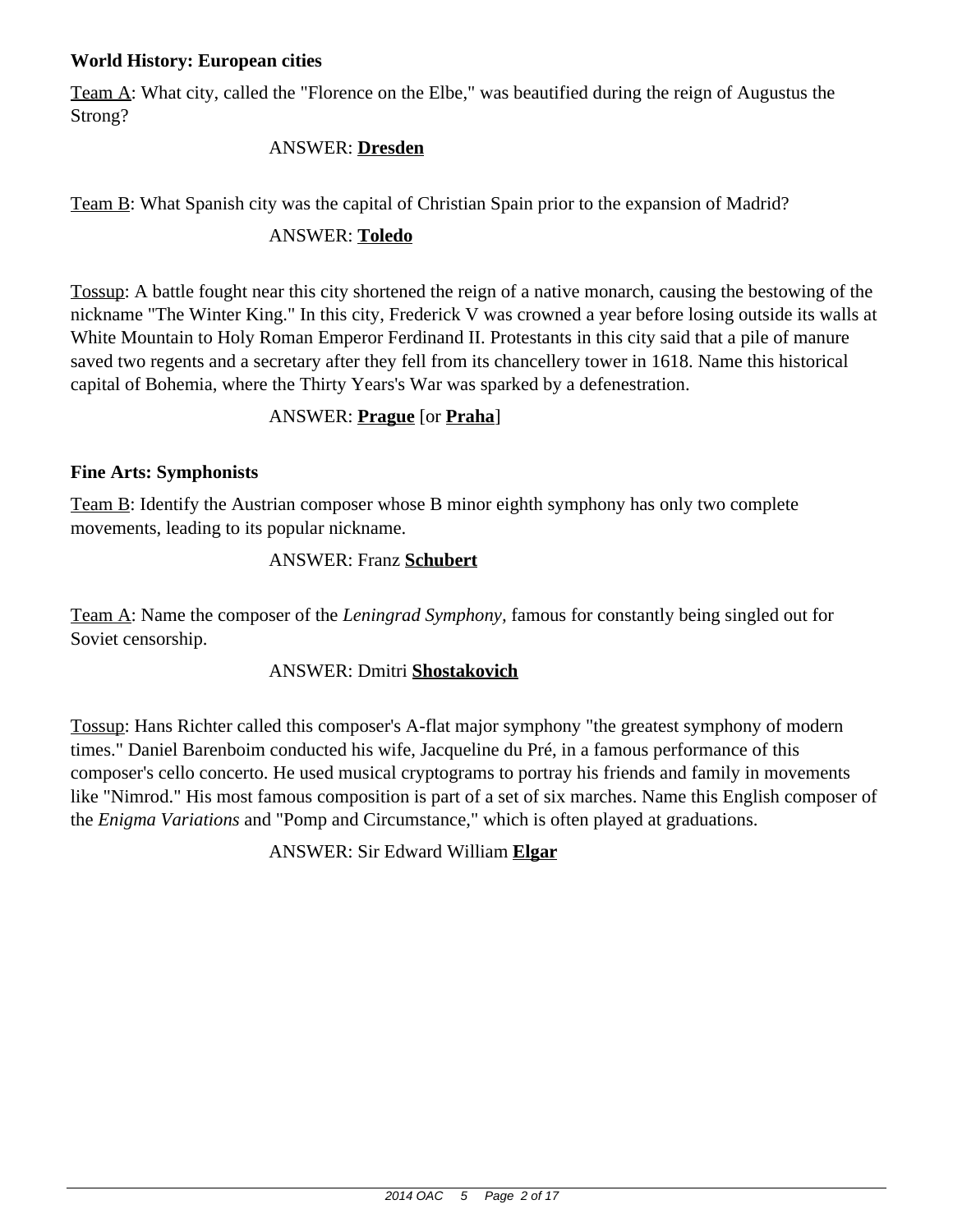#### **Life Sciences: Pharmaceuticals**

Team A: Statins reduce the concentration of what steroid lipid which normally maintains the fluidity of the cell membrane?

#### ANSWER: **cholesterol**

Team B: Heparin and warfarin can be used biologically to impair the rate of what process, which is defective in hemophiliacs?

ANSWER: blood **coagulation** [or blood **clot**ting; or word forms]

Tossup: The use of these drugs during pregnancy correlates with persistent pulmonary hypertension in newborns. Suddenly stopping the use of one of these drugs can cause "zaps" as part of their namesake discontinuation syndrome. Like tricyclics, these drugs can be used to treat obsessive-compulsive disorder. Drugs in this class include fluoxetine and paroxetine. Name this class of drugs which inhibit the removal of a certain neurotransmitter from the synapse and are used to treat depression.

#### ANSWER: **SSRI**s [or **selective serotonin reuptake inhibitors**; or **serotonin-specific reuptake inhibitors**]

#### **World Literature: Literary Genres**

Team B: This genre of drama shows its main character's downfall brought about by an inherent flaw or through circumstance.

#### ANSWER: **tragedy** [or **tragedies**]

Team A: Name the genre of allegorical literature that often features speaking animals or inanimate objects.

#### ANSWER: **fable**s

Tossup: An example of these types of books was written by Benvenuto Cellini and describes the conjuring of devils in the Coliseum. In an American one of these books, the author urges "frugality" and "industry," telling readers to "lose no time." Famous examples include one written by Benjamin Franklin, in which he describes his "thirteen virtues," and a text called *Confessions* by St. Augustine. Name this type of book in which a person writes about his or her own life.

#### ANSWER: **autobiography** [prompt on **biography**]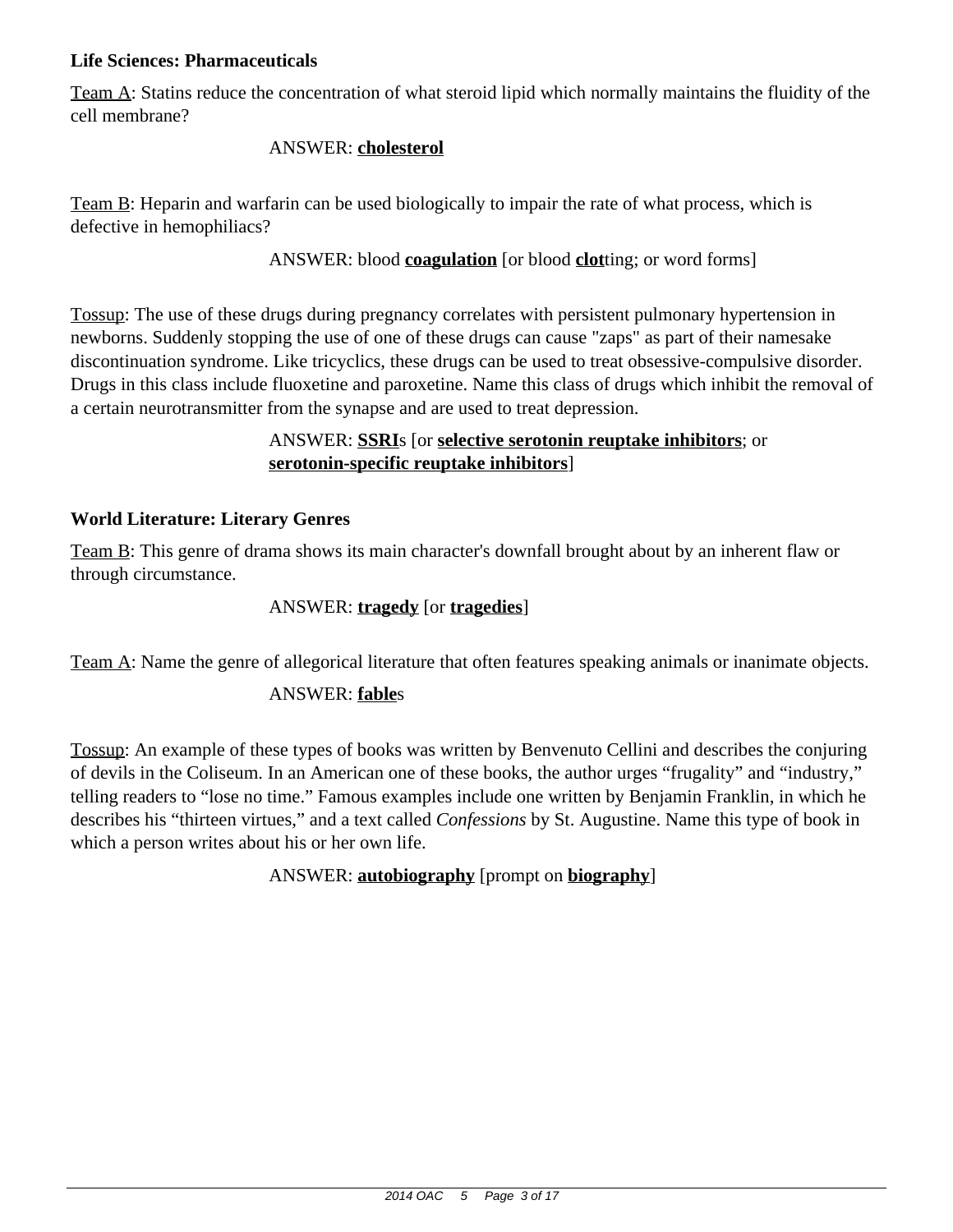### **US Government/Economics: Speaking**

Team A: What Justice made a joke about law schools in January 2013, the only time he has spoken during an oral argument at the Supreme Court in the last eight years?

### ANSWER: Clarence **Thomas**

Team B: What conservative justice denounced the decision against the Defense of Marriage Act as "real cheek" in his dissent to *U.S. v. Windsor*?

#### ANSWER: Antonin **Scalia**

Tossup: This speech praises John Serrano for giving one of his pizzeria employees a raise, and it compares bad workplace policies to an episode of *Mad Men.* This speech ends with a long story about wounded soldier Cory Remsburg, and it begins by claiming that America, not China, is now "the world's number one place to invest." It was responded to by multiple people, including Cathy McMorris Rodgers and, representing the Tea Party, Mike Lee. Name this January 28, 2014, speech given to a joint session of Congress by Barack Obama.

#### ANSWER: the 2014 **State of the Union** Address

### **Physical Sciences: The Atmosphere**

Team B: At what boundary in the atmosphere, found just below the stratosphere, does temperature stop decreasing, and start increasing, with height?

#### ANSWER: **tropopause**

Team A: What third most common gas in the atmosphere is a noble gas mostly formed by the decay of potassium-40?

#### ANSWER: **argon** [or **Ar**]

Tossup: Structures created by this phenomenon are known as ventifacts. A type of transport via this phenomenon is known as saltation. This phenomenon is the primary driving force behind surface ocean currents. The Beaufort scale is used to classify this phenomenon based on observed sea conditions. This phenomenon is responsible for creating aeolian landforms, such as dunes and sand-blasted rocks. Name this phenomenon that results from the uneven heating of Earth's surface.

## ANSWER: **wind**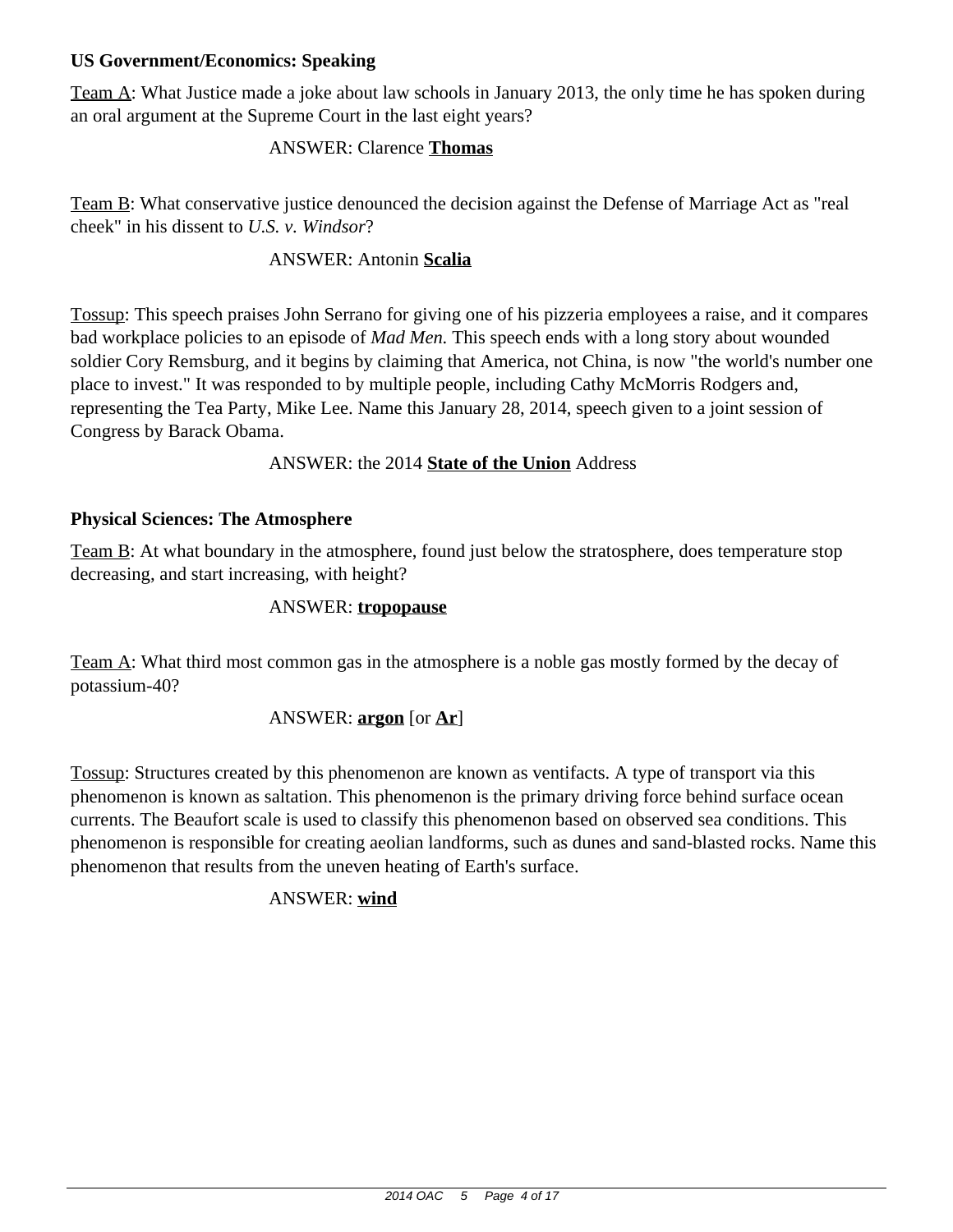#### **World Geography: Amusement Parks**

Team A: Happy Children House is an amusement park in what Asian capital city, located near Damavand in the Alborz Mountains?

### ANSWER: **Tehran**

Team B: Joyland is an amusement park in Lahore, the capital of what most populous Pakistani province?

#### ANSWER: **Punjab**

Tossup: The western part of this city is called the Tama Area, and it is the site of an amusement park called Sanrio Puroland. This city has many museums located in its Ueno (oo-EY-noh) Park, including the National Museum of Western Art. Shopping can be done in this city's commercial district called Ginza. The second-tallest structure in the world is this city's namesake Skytree. This city's Imperial Palace is in its Chiyoda ward, and Shibuya is the site of its Meiji (MAY-jee) Shrine. Name this city that has the largest metropolitan area in the world and is the most populous in Japan.

#### ANSWER: **Tokyo**

### **American History: Killers**

Team B: What Palestinian killed Robert Kennedy during the later's 1968 presidential campaign?

### ANSWER: Sirhan **Sirhan**

Team A: What Dallas nightclub owner killed John F. Kennedy's assassin, Lee Harvey Oswald?

## ANSWER: Jack **Ruby** [or Jacob **Rubenstein**]

Tossup: This man confessed to using a fence post to kill Margret Whitehead. Much information about his background comes from a text published by Thomas Ruffin Gray. After seeing a solar eclipse, this man began to contact such comrades as Henry, Hark, Nelson, and Sam. This man's "confessions" were published by a white lawyer. His forces killed over fifty whites in Southampton County, while not distinguishing women and children. Name this slave who led an 1831 rebellion in Virginia.

ANSWER: Nat **Turner**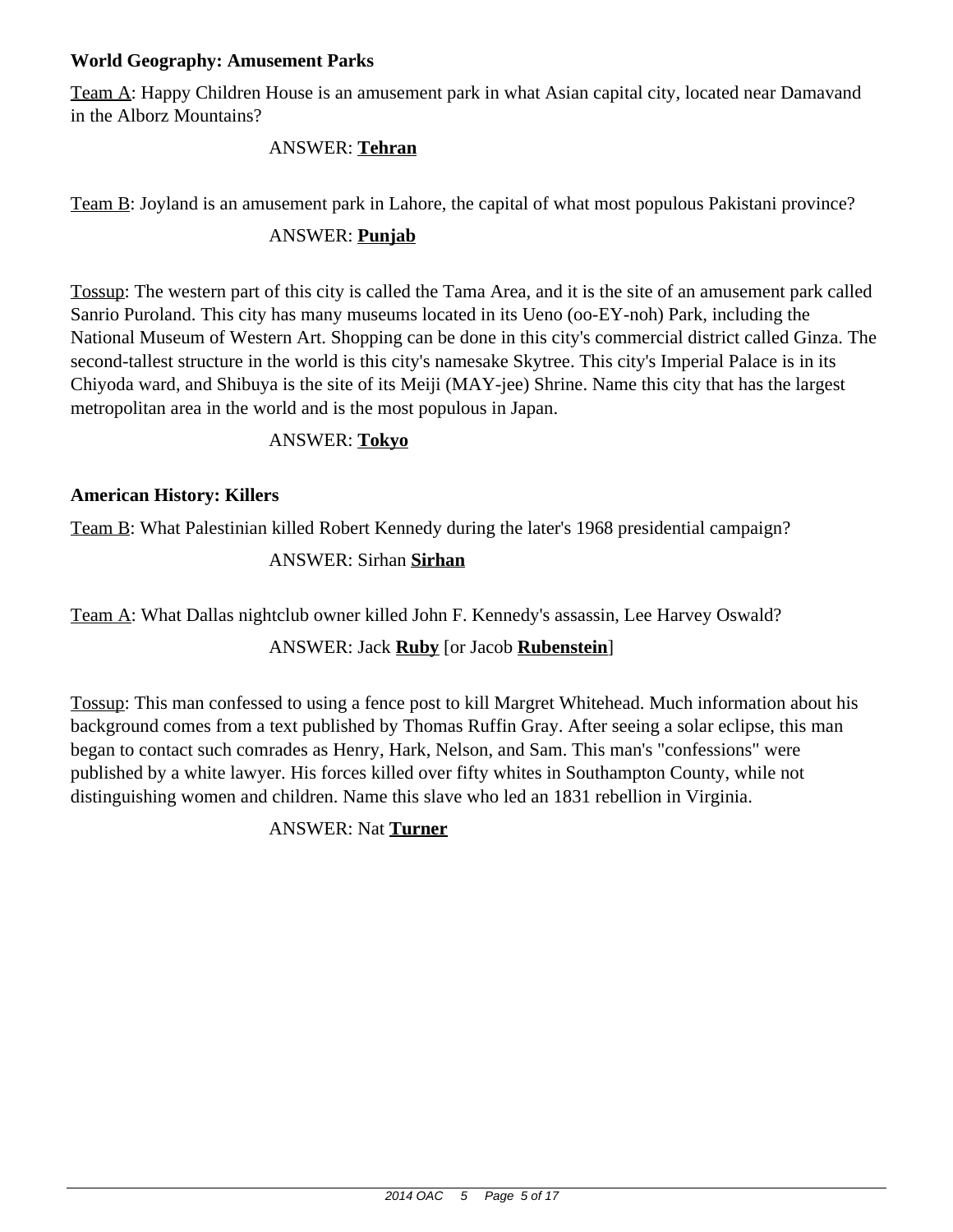1. What world leader used Sergei Kirov's assassination as the pretext for his Great Purge?

- 2. The east coast of what island is home to the active volcano Mt. Etna?
- 3. **(THREE WORD ANSWER)** What Miles Davis album includes a jazz arrangement of the "Concierto de Aranjuez?"

4. What transition metal has the atomic symbol Ag?

5. What term denotes the weekly day of rest in Judaism and Christianity?

6. **(TWO WORD ANSWER)** What composition by Hector Berlioz includes movements named "March to the Scaffold" and "Dream of a Witches' Sabbath?"

7. What "Magnificent" sultan ruled the Ottoman Empire during its zenith in the 16th century?

8. What poetic form has "Petrarchan" and "Shakespearean" varieties?

9. What nonessential organ replenishes the body's supply of red blood cells?

10. In Catholicism, the process of canonization is required for one to be recognized as what sort of person?

- 12. The velocity is the vector analogue of what scalar property of an object?
- 13. Andrew Johnson's dismissal of what Secretary of War led to his impeachment trial?
- 14. Dutch is the official language of what country on the northern coast of South America?
- 15. What contemporary of Shakespeare wrote *The Faerie Queene?*
- 16. The Great White Spot is a feature of what gas giant?
- 17. What Russian composer is best known for ballets like *The Firebird* and *The Rite of Spring?*
- 18. What US government body currently contains Dick Durbin and John Cornyn?
- 19. **(TWO WORD ANSWER)** What Lakota chieftain was killed for fear that he would join the Ghost Dance movement?
- 20. What English word is used as an epithet for the tragic Irish heroine Deirdre?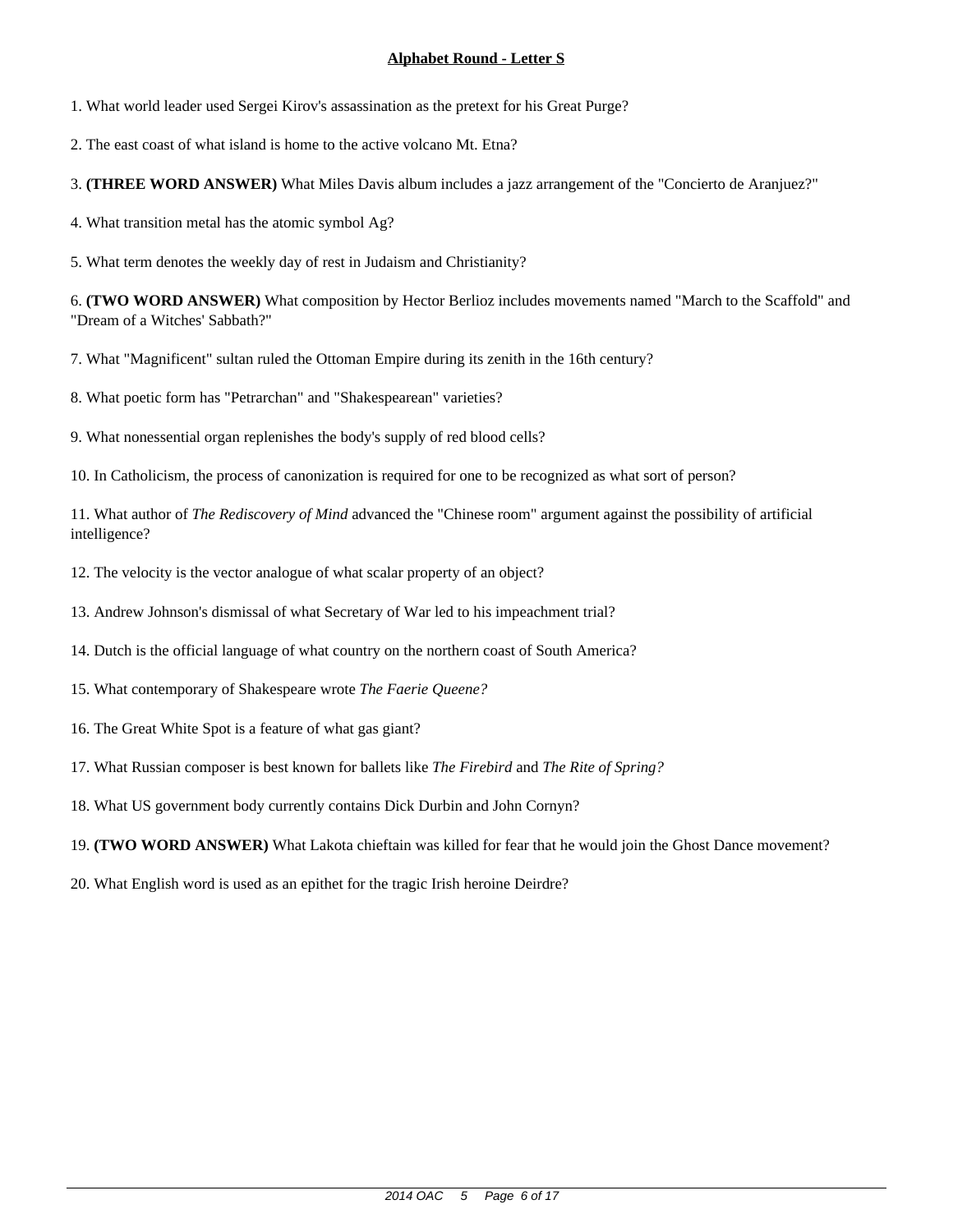#### **Alphabet Round - Letter S ANSWERS**

- 1. Joseph **Stalin** [or Iosif Vissarionovich **Stalin**]
- 2. **Sicily**
- 3. *Sketches of Spain*
- 4. **silver**
- 5. **sabbath** [or **shabbat**]
- 6. *Symphonie Fantastique: Episode de la vie d'un artiste ... en cinq parties*
- 7. **Suleiman**
- 8. **sonnet**
- 9. **spleen**
- 10. **saint**
- 11. John **Searle**
- 12. **speed**
- 13. Edwin McMasters **Stanton**
- 14. Republic of **Surinam**e
- 15. Edmund **Spenser**
- 16. **Saturn**
- 17. Igor **Stravinsky**
- 18. **Senate**
- 19. **Sitting Bull** [or **Slon-he**]
- 20. **sorrow**s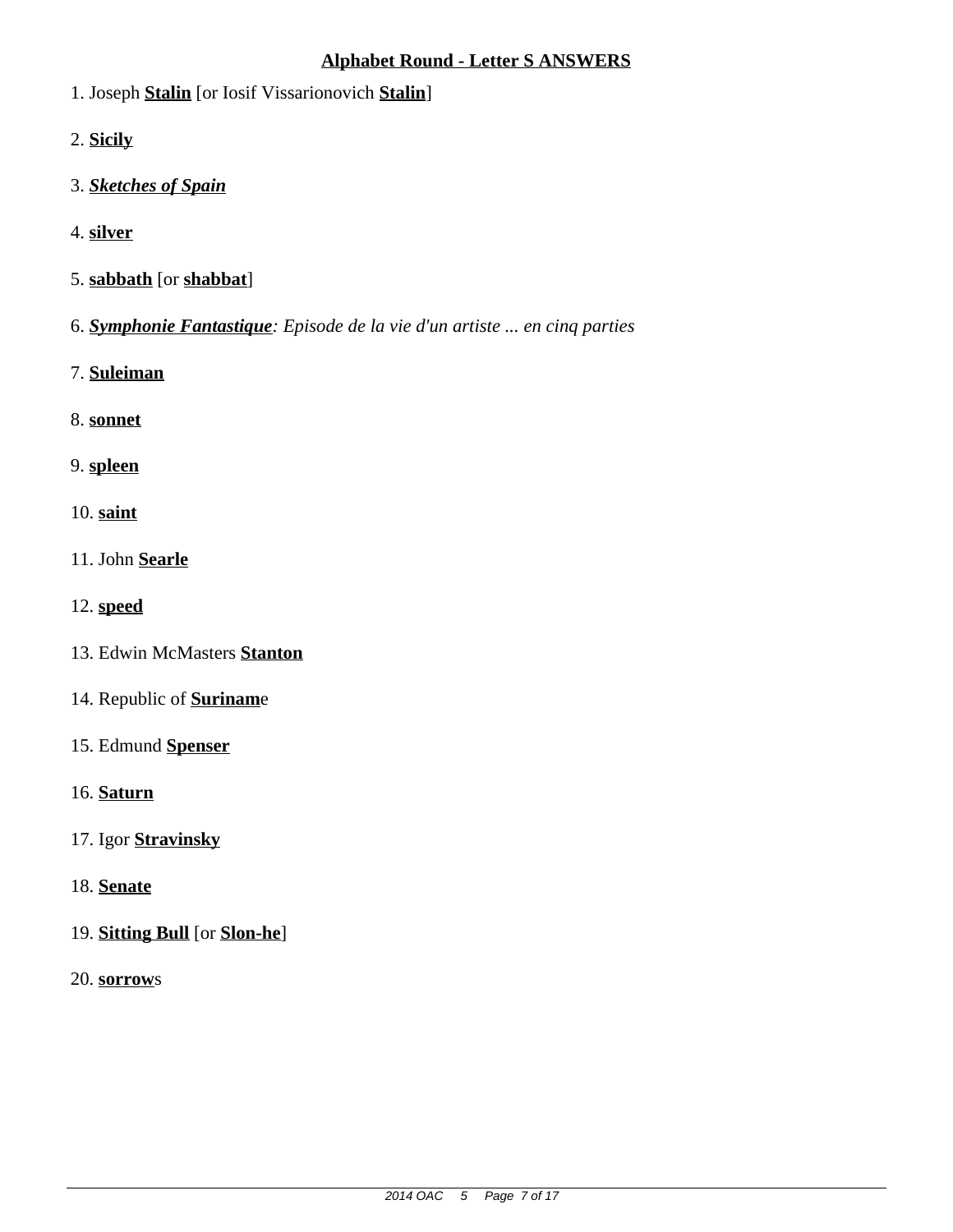# **FINAL ROUND**

1. This artist's "nuclear mysticism" period includes his version of the Crucifixion, which depicts Jesus on a hypercube crucifix. This artist included twenty-eight depictions of the Venus de Milo in *Hallucinogenic Toreador.* This man collaborated with Luis Bunuel on the film *An Andalusian Dog.* In a painting by this man, ants cover the face of one of several melting clocks. Name this Spanish surrealist artist of *The Persistence of Memory.*

ANSWER: Salvador Domingo Felipe Jacinto **Dali** i Domenech, 1st Marques de Dali de Pubol

186-14-103-05101

2. Forces led by this man's nephew Otto IV of Germany lost Aquitaine at the Battle of Bouvines (boo-VEEN). Maud of Braose (BROWZ) accused this king of murdering his nephew Arthur of Brittany and dumping his body into the Seine. Innocent III excommunicated him for opposing the appointment of Stephen Langton as Archbishop of Canterbury. He was forced to sign a document by rebellious barons at Runnymede. Name this King of England and brother of Richard I who signed the Magna Carta. ANSWER: King **John** [or **John** Lackland]

186-14-103-05102

3. In this play, one of the characters visits Auerbach's Cellar. A character in this play appears as Phorkyas and informs the Trojan women of Menelaus's (men-ih-LAY-us-ezz) bad intentions. Early in this play, a black poodle follows the title character into his study before undergoing a metamorphosis, and the title character kills Valentin prior to the death of his lover Gretchen. Name this play by Johann Wolfgang von Goethe (GURR-tuh) in which the title scholar bargains with the devil. ANSWER: *Faust* [do not accept "Doctor Faustus"]

030-14-103-05103

020-14-103-05104

4. This man ordered the imprisonment of a man who criticized his plan for industrializing "poor and blank" lands after the Lushan conference. The Gang of Four jockeyed for power after his death. He asked citizens to produce steel and not farm, resulting in a great famine. He advocated the Great Leap Forward and declared war on intellectuals in the Cultural Revolution. Name this author of the *Little Red Book* who was the first chairman of Communist China.

ANSWER: **Mao** Zedong [or **Mao** Tse-Tung]

5. This state has the largest sea cave in the United States, which has a two-hundred-foot elevator down to its lookout to watch Steller sea lions. This state is the westernmost of the two states that do not allow most drivers to pump their own gas. A 125-foot column inspired by Trajan's column is located in this state's city of Astoria. The Phantom Ship and Old Man of the Lake are both located in this state, where a caldera filled with water, creating Crater Lake. Name this state in the Pacific Northwest where the Willamette Valley was the end of a namesake pioneer trail. ANSWER: **Oregon**

023-14-103-05105

6. This gland is located within the sella turcica. Cysts can be found in the pars intermedia, which separates this structure's anterior and posterior sections. Cancer of this gland often leads to excess levels of ACTH and Cushing's disease. It is connected to the hypothalamus through the infundibulum (IN-fun-DIB-yoo-lum). It secretes hormones like oxytocin (OCK-see-TOH-sin) and vasopressin, or ADH, to regulate different systems in the body. Name this gland in the brain, an important part of the endocrine system.

ANSWER: **pituitary** gland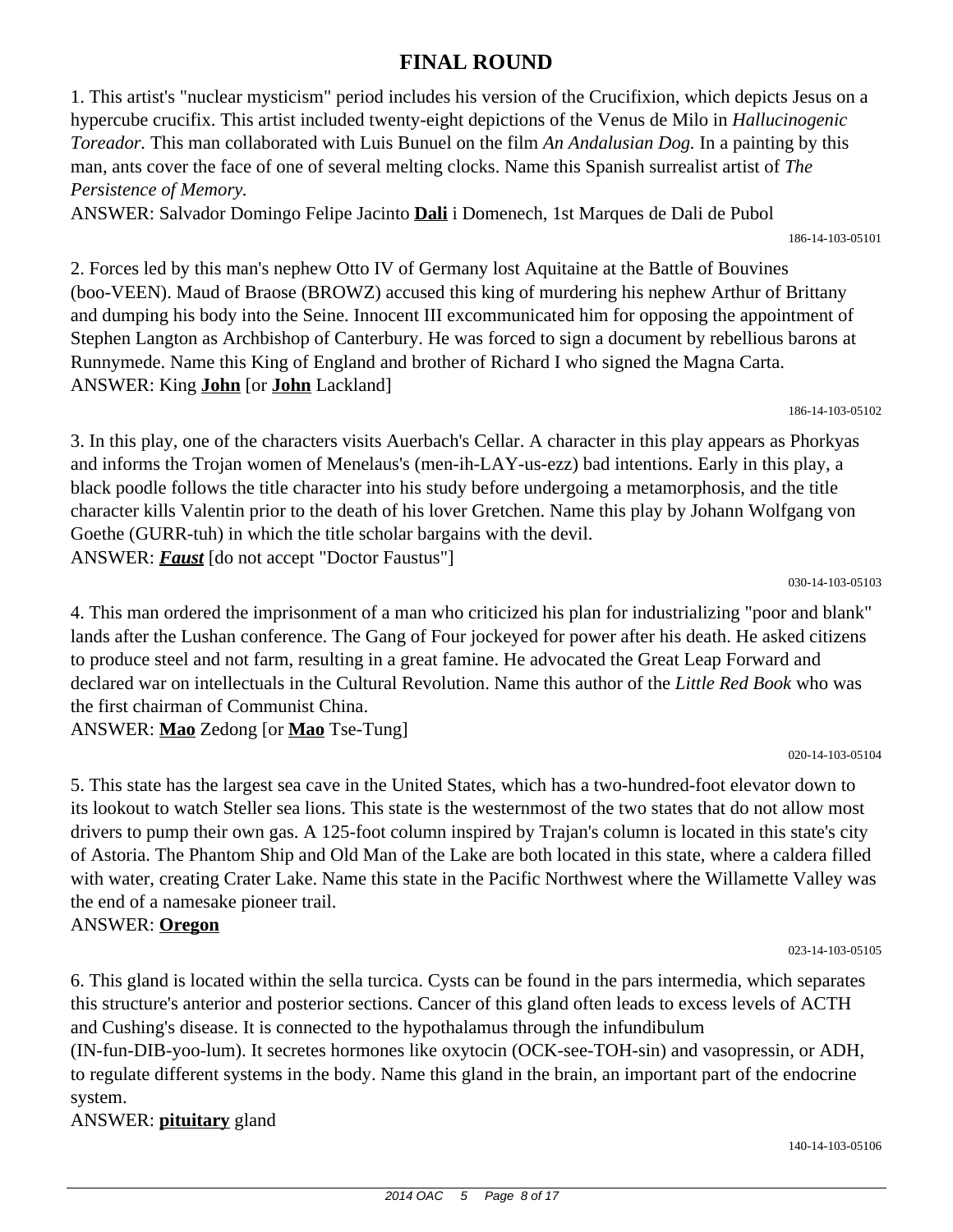7. The MV Transpacific was responsible for transferring this substance to the Johnson Atoll as part of Operation Pacer IVY. A class-action lawsuit concerning this substance was spearheaded by Hy Mayerson and Victor Yannacone on behalf of Charles E. Hartz. This substance, which was used extensively during Operation Ranch Hand, consisted of equal parts of 2,4,5-T and 2,4-D and got its name from the stripes on the barrels containing it. Name this dangerous herbicide that was sprayed during the Vietnam War. ANSWER: **Agent Orange**

8. This man labeled his chief theory "genetic epistemology" and conducted experiments to test abilities such as "conservation" using liquid in two glasses. He believed that the processes of assimilation and accommodation construct knowledge as information is organized into schemes. According to his theory, object permanence is developed during the sensorimotor stage. Name this Swiss psychologist who studied the development of reasoning in children.

### ANSWER: Jean **Piaget**

9. This man wrote "I do not hope to turn again" in a poem about his conversion to Anglicanism, "Ash-Wednesday." The speaker of a poem by this man compares the evening to a "patient etherized upon a table," and that poem contains the refrain, "In the room the women come and go, talking of Michelangelo." He wrote a seminal 1922 poem beginning, "April is the cruelest month." Name this poet of "The Love Song of J. Alfred Prufrock" and "The Waste Land." ANSWER: T. S. **Eliot**

10. This writer parodied Robert Southey in his poem *The Vision of Judgment*. This friend of Thomas Moore died at Missolonghi. The title character feels guilt for Astarte's death in his "metaphysical drama", *Manfred* . This poet exclaims "A heart whose love is innocent!" about a woman whose eyes have "all that's best of dark and bright". This poet of "She Walks in Beauty" also wrote a satire about a womanizing Spanish nobleman. Name this Romantic poet of *Don Juan* (JEW-unn). ANSWER: Lord **Byron** [or George Gordon **Byron**, 6th Baron Byron]

11. Eustace of Boulogne tried to convince a commander during this battle to retreat right before Eustace was severely wounded. The victors of this battle pursued the other side into the Malfosse. During this battle, a defensive position was taken by the eventual losing side on Senlac Hill. The winning commander of this battle used fake retreats to draw soldiers out, and the losing commander may be depicted dying from an arrow to the eye on the Bayeux Tapestry. Name this battle lost by Harold Godwinson to the Normans under William the Conqueror in 1066.

## ANSWER: Battle of **Hastings**

12. In 2012, this man ordered the bombing of a Sudanese arms factory. He has called Hassan Rouhani a "wolf in sheep's clothing" at the U.N. He gave a wildly applauded speech to the U.S. Congress in 2011 where he refused to accept the pre-1967 borders for his country. His government now includes Tzipi Livni, and his defense secretary is Ehud Barak of the Labor Party. Name this Likud (lick-OOD) Party leader and current Prime Minister of Israel.

ANSWER: Benjamin "Bibi" **Netanyahu**

142-14-103-05108

121-14-103-05109

232-14-103-05110

048-14-103-05107

023-14-103-05111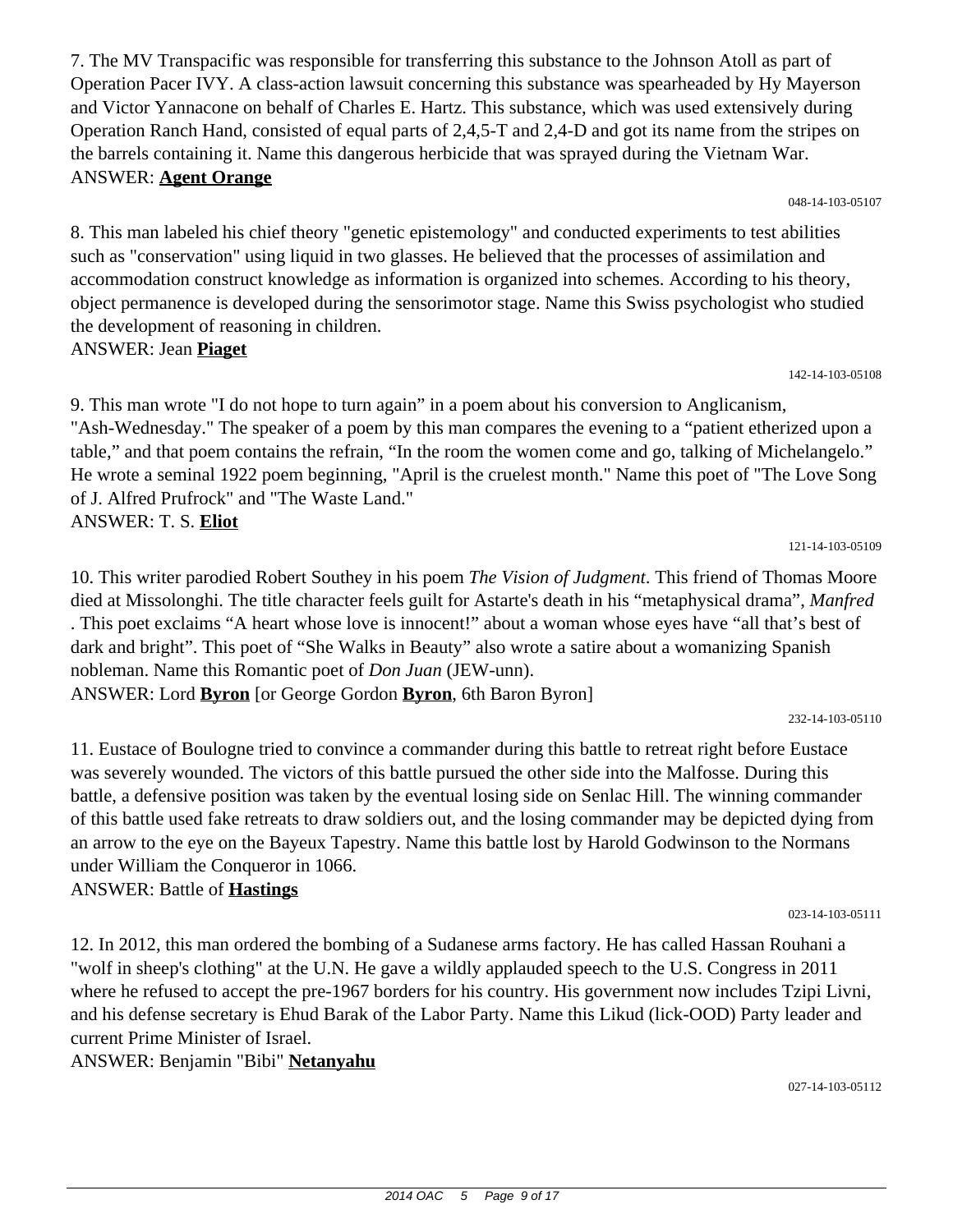13. Materials with this property exhibit a phenomenon in which heat is transferred by waves called second sound, resulting in a material with this property having the highest known thermal conductivity. In 2004, a team at Penn State first witnessed this property in a solid, which at first was thought to be a Bose-Einstein condensate. Materials with it can form a thin Rollin film and creep out of a container. This property is observed below a sharp discontinuity at 2.17 Kelvin, the lambda point. Name this property observed when viscosity goes to zero at low temperatures.

## ANSWER: **superfluid**ity

14. The ecliptic alignment of the anisotropy (an-ICE-uh-trop-ee) in this entity could violate the Copernican principle. This entity is linearly polarized due to Thomson scattering. The gravitational redshift of photons from this entity is described by the Sachs-Wolfe effect. Its origins lie in the recombination epoch, when photons decoupled from matter. It has been mapped by WMAP and COBE and was discovered by Robert Wilson and Arno Penzias at Bell Labs. Name this radiation with a temperature of 2.7 degrees Kelvin that permeates the universe and is a residual of the Big Bang.

ANSWER: **CMB**R [or **cosmic microwave background** radiation; or **relic** radiation]

15. This philosophical school was referred to as a "new name for some old ways of thinking" in a book written by the author of "What is an Emotion?" Many proponents of it were members of the Metaphysical Club. Texts written by proponents of this school include "How to Make Our Ideas Clear," *The Varieties of Religious Experience,* and *Democracy and Education*. Name this philosophical school practiced by Charles Sanders Peirce (PURSE), William James, and John Dewey, which values practical action. ANSWER: **pragmatism** [or word forms]

052-14-103-05115

127-14-103-05114

16. This author wrote a play that ends with the revelation that Larry killed himself because of a crime that Steve Deever was imprisoned for. In another play of his, Eddie betrays Rodolpho and Marco to immigration police. This author of *A View from the Bridge* and *All My Sons* wrote a play in which Giles Corey is crushed to death with stones and John Proctor refuses to confess to witchcraft. Name this playwright of *The Crucible.* ANSWER: Arthur **Miller**

232-14-103-05116

17. This composer's Symphony Number 4 in D minor opens with a fast movement marked *Lebhaft* (LAYB-hoft). This composer was confined to an asylum after throwing himself into the Rhine in a failed suicide attempt brought on by syphilis. This composer included "Traumerei" (TROW-mer-ai) in a set of piano pieces called "Scenes from Childhood." This composer's first symphony is nicknamed the "Rhenish." Name this German composer who wrote a number of famous pieces for his wife, Clara Wieck. ANSWER: Robert **Schumann**

080-14-103-05117

18. This god's son Vali was turned into a wolf that kills Narfi, another son of this god. A goat was used by this god in order to make Skadi laugh. Heimdall and this god are fated to kill one another during Ragnarok. Frigg told this god that only mistletoe could harm her son Balder. This god's wife Sigyn (SIG-in) stays by his side to catch venom that drips towards his face, which was his punishment from the Aesir (EY-seer). Name this shape-shifting Norse god known for being an untrustworthy trickster. ANSWER: **Loki**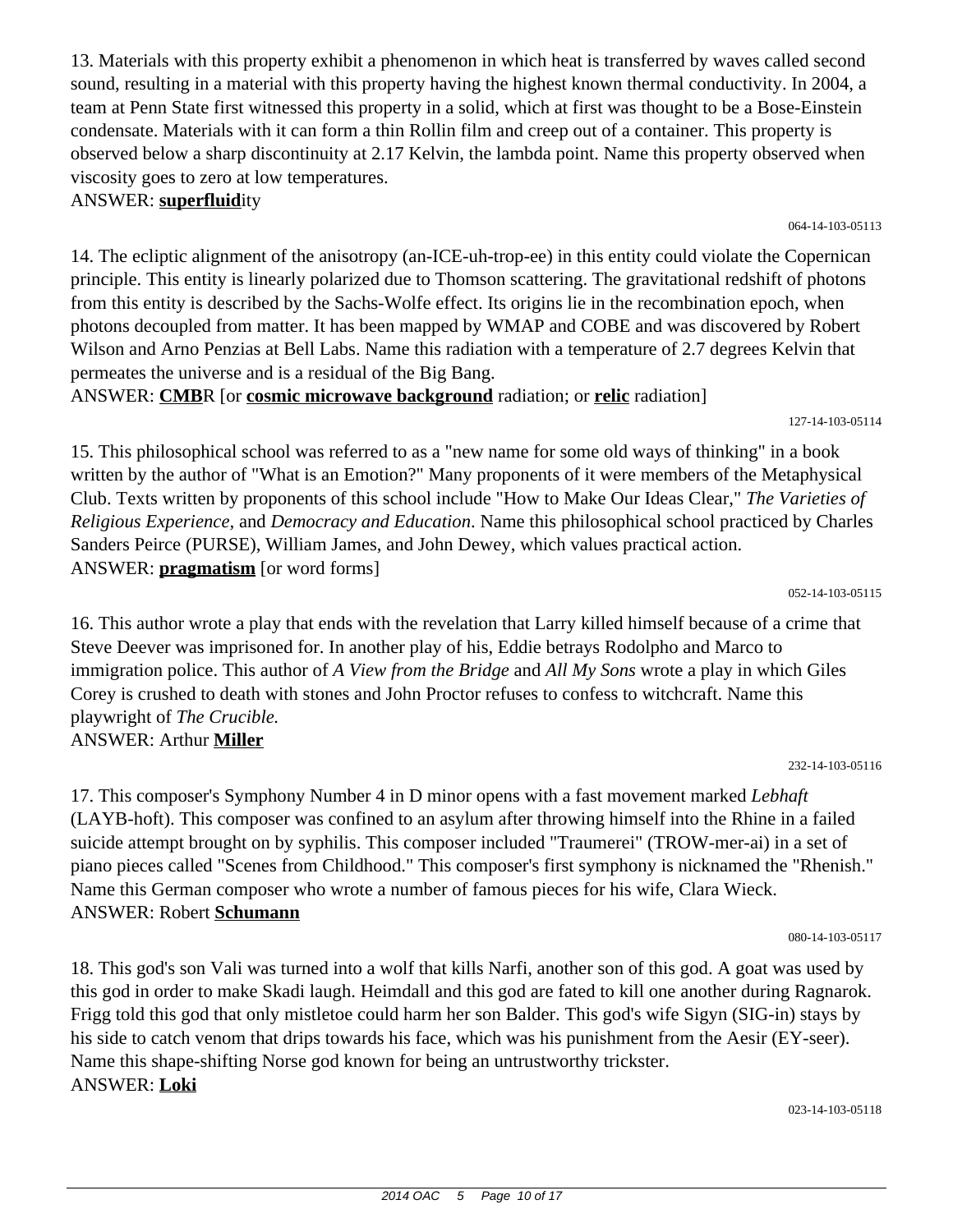19. A method of root-finding named for this word is identical to Newton's method, but is used when no analytical derivative exists for the function. When two of these lines are drawn from a single point to a circle, then the length of the segment times the length of the external segment is constant. The derivative of this function of x equals this function of x times the tangent of x. This word refers to any line that passes through a curve twice, and in a right triangle, this function of an angle equals the hypotenuse divided by the side adjacent to the angle. Name this reciprocal of the cosine. ANSWER: **secant**

190-14-103-05119

20. Kevin McKenzie created a danced prologue specifically to show the origin of this creature. Riccardo Drigo's score includes a "grand pas de deux" for this creature, which ceases to exist after two lovers commit suicide together and are seen ascending to heaven. A man freezes after aiming his crossbow at this creature, which in some productions has an evil "black" counterpart. Von Rothbart's sorcery caused Odette to transform into this creature. Name this title animal of a Tchaikovsky ballet. ANSWER: the **swan** from *Swan Lake*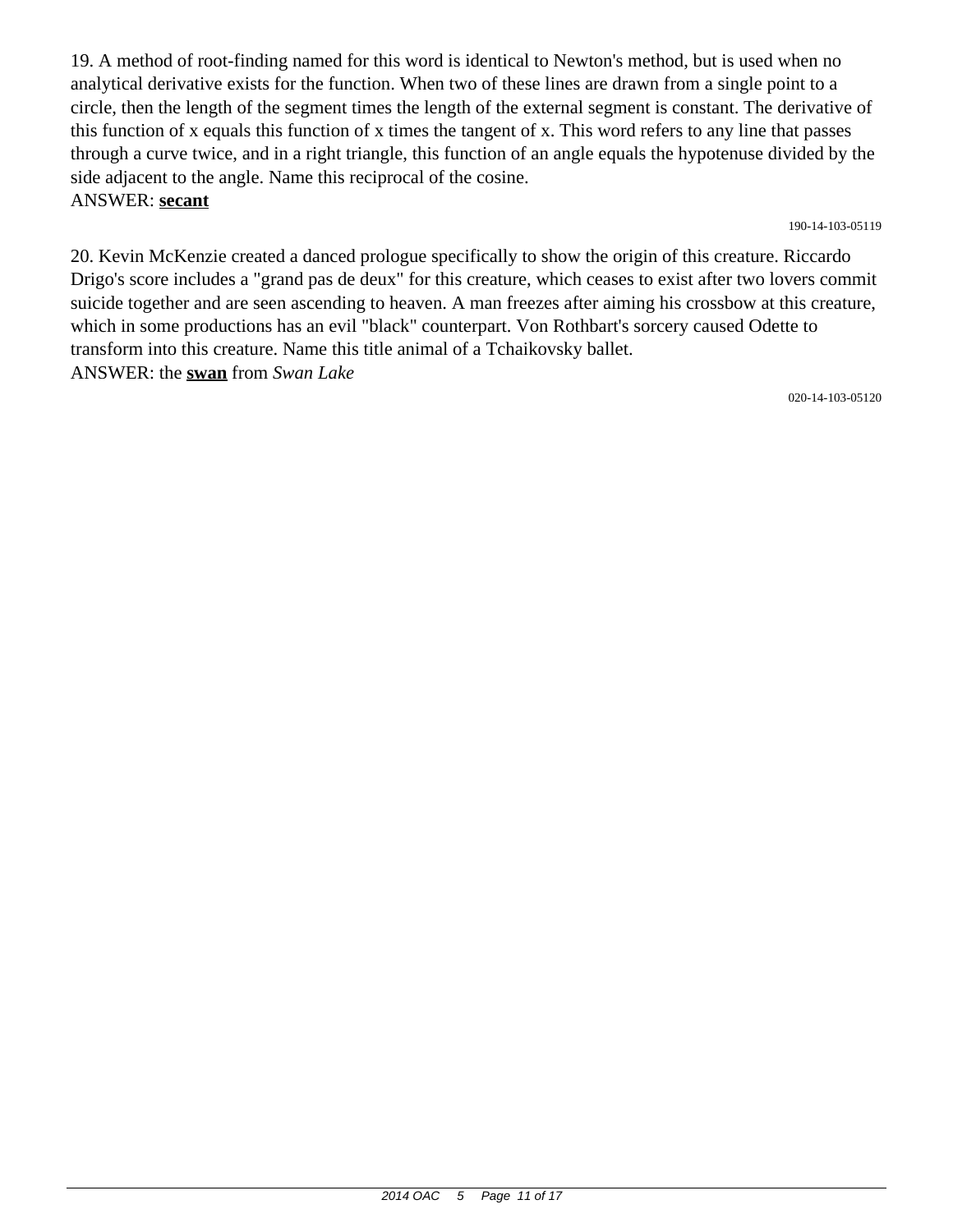1. What world leader used Sergei Kirov's assassination as the pretext for his Great Purge?

- 2. The east coast of what island is home to the active volcano Mt. Etna?
- 3. **(THREE WORD ANSWER)** What Miles Davis album includes a jazz arrangement of the "Concierto de Aranjuez?"

4. What transition metal has the atomic symbol Ag?

5. What term denotes the weekly day of rest in Judaism and Christianity?

6. **(TWO WORD ANSWER)** What composition by Hector Berlioz includes movements named "March to the Scaffold" and "Dream of a Witches' Sabbath?"

7. What "Magnificent" sultan ruled the Ottoman Empire during its zenith in the 16th century?

8. What poetic form has "Petrarchan" and "Shakespearean" varieties?

9. What nonessential organ replenishes the body's supply of red blood cells?

10. In Catholicism, the process of canonization is required for one to be recognized as what sort of person?

- 12. The velocity is the vector analogue of what scalar property of an object?
- 13. Andrew Johnson's dismissal of what Secretary of War led to his impeachment trial?
- 14. Dutch is the official language of what country on the northern coast of South America?
- 15. What contemporary of Shakespeare wrote *The Faerie Queene?*
- 16. The Great White Spot is a feature of what gas giant?
- 17. What Russian composer is best known for ballets like *The Firebird* and *The Rite of Spring?*
- 18. What US government body currently contains Dick Durbin and John Cornyn?
- 19. **(TWO WORD ANSWER)** What Lakota chieftain was killed for fear that he would join the Ghost Dance movement?
- 20. What English word is used as an epithet for the tragic Irish heroine Deirdre?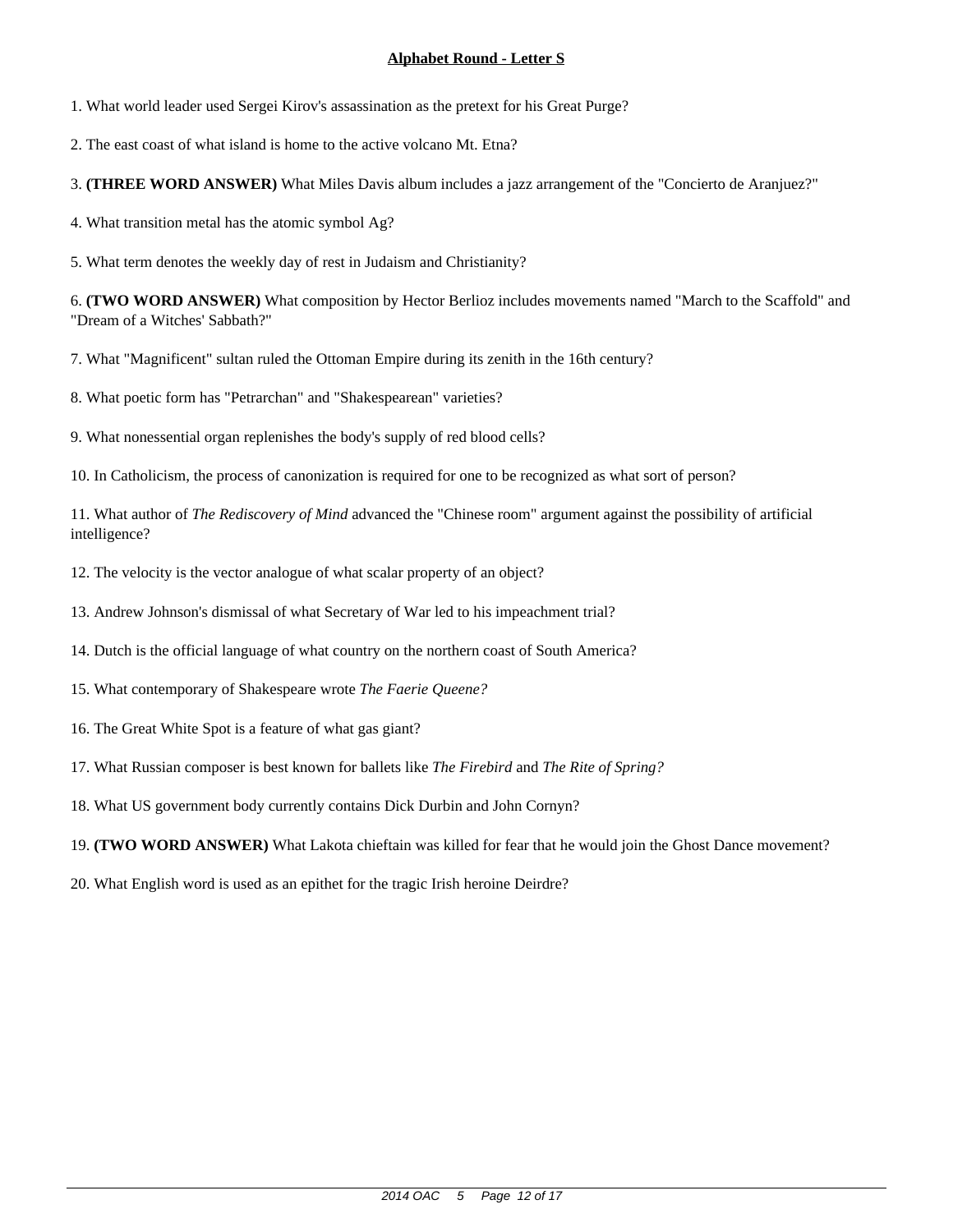1. What world leader used Sergei Kirov's assassination as the pretext for his Great Purge?

- 2. The east coast of what island is home to the active volcano Mt. Etna?
- 3. **(THREE WORD ANSWER)** What Miles Davis album includes a jazz arrangement of the "Concierto de Aranjuez?"

4. What transition metal has the atomic symbol Ag?

5. What term denotes the weekly day of rest in Judaism and Christianity?

6. **(TWO WORD ANSWER)** What composition by Hector Berlioz includes movements named "March to the Scaffold" and "Dream of a Witches' Sabbath?"

7. What "Magnificent" sultan ruled the Ottoman Empire during its zenith in the 16th century?

8. What poetic form has "Petrarchan" and "Shakespearean" varieties?

9. What nonessential organ replenishes the body's supply of red blood cells?

10. In Catholicism, the process of canonization is required for one to be recognized as what sort of person?

- 12. The velocity is the vector analogue of what scalar property of an object?
- 13. Andrew Johnson's dismissal of what Secretary of War led to his impeachment trial?
- 14. Dutch is the official language of what country on the northern coast of South America?
- 15. What contemporary of Shakespeare wrote *The Faerie Queene?*
- 16. The Great White Spot is a feature of what gas giant?
- 17. What Russian composer is best known for ballets like *The Firebird* and *The Rite of Spring?*
- 18. What US government body currently contains Dick Durbin and John Cornyn?
- 19. **(TWO WORD ANSWER)** What Lakota chieftain was killed for fear that he would join the Ghost Dance movement?
- 20. What English word is used as an epithet for the tragic Irish heroine Deirdre?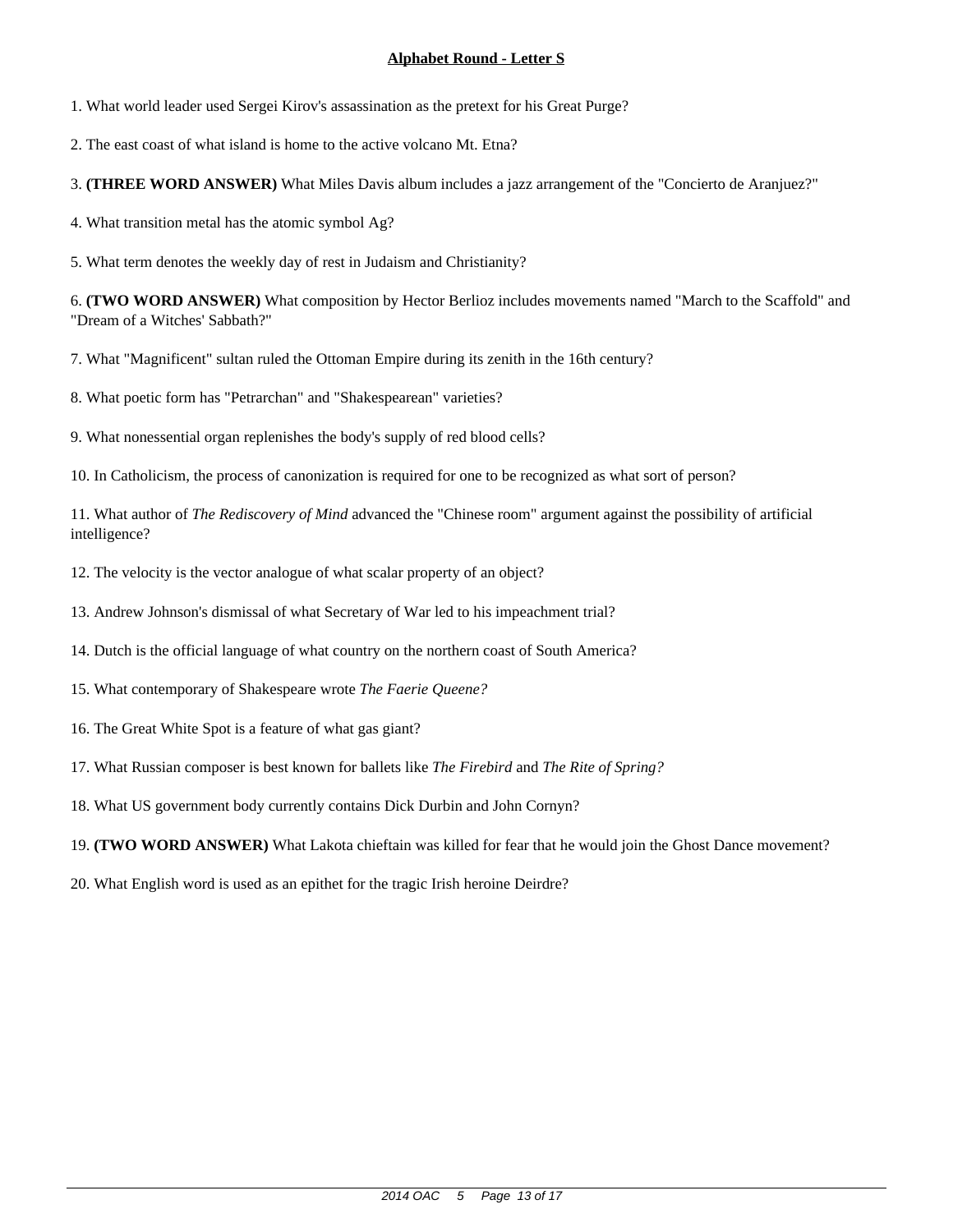1. What world leader used Sergei Kirov's assassination as the pretext for his Great Purge?

- 2. The east coast of what island is home to the active volcano Mt. Etna?
- 3. **(THREE WORD ANSWER)** What Miles Davis album includes a jazz arrangement of the "Concierto de Aranjuez?"

4. What transition metal has the atomic symbol Ag?

5. What term denotes the weekly day of rest in Judaism and Christianity?

6. **(TWO WORD ANSWER)** What composition by Hector Berlioz includes movements named "March to the Scaffold" and "Dream of a Witches' Sabbath?"

- 7. What "Magnificent" sultan ruled the Ottoman Empire during its zenith in the 16th century?
- 8. What poetic form has "Petrarchan" and "Shakespearean" varieties?
- 9. What nonessential organ replenishes the body's supply of red blood cells?
- 10. In Catholicism, the process of canonization is required for one to be recognized as what sort of person?

- 12. The velocity is the vector analogue of what scalar property of an object?
- 13. Andrew Johnson's dismissal of what Secretary of War led to his impeachment trial?
- 14. Dutch is the official language of what country on the northern coast of South America?
- 15. What contemporary of Shakespeare wrote *The Faerie Queene?*
- 16. The Great White Spot is a feature of what gas giant?
- 17. What Russian composer is best known for ballets like *The Firebird* and *The Rite of Spring?*
- 18. What US government body currently contains Dick Durbin and John Cornyn?
- 19. **(TWO WORD ANSWER)** What Lakota chieftain was killed for fear that he would join the Ghost Dance movement?
- 20. What English word is used as an epithet for the tragic Irish heroine Deirdre?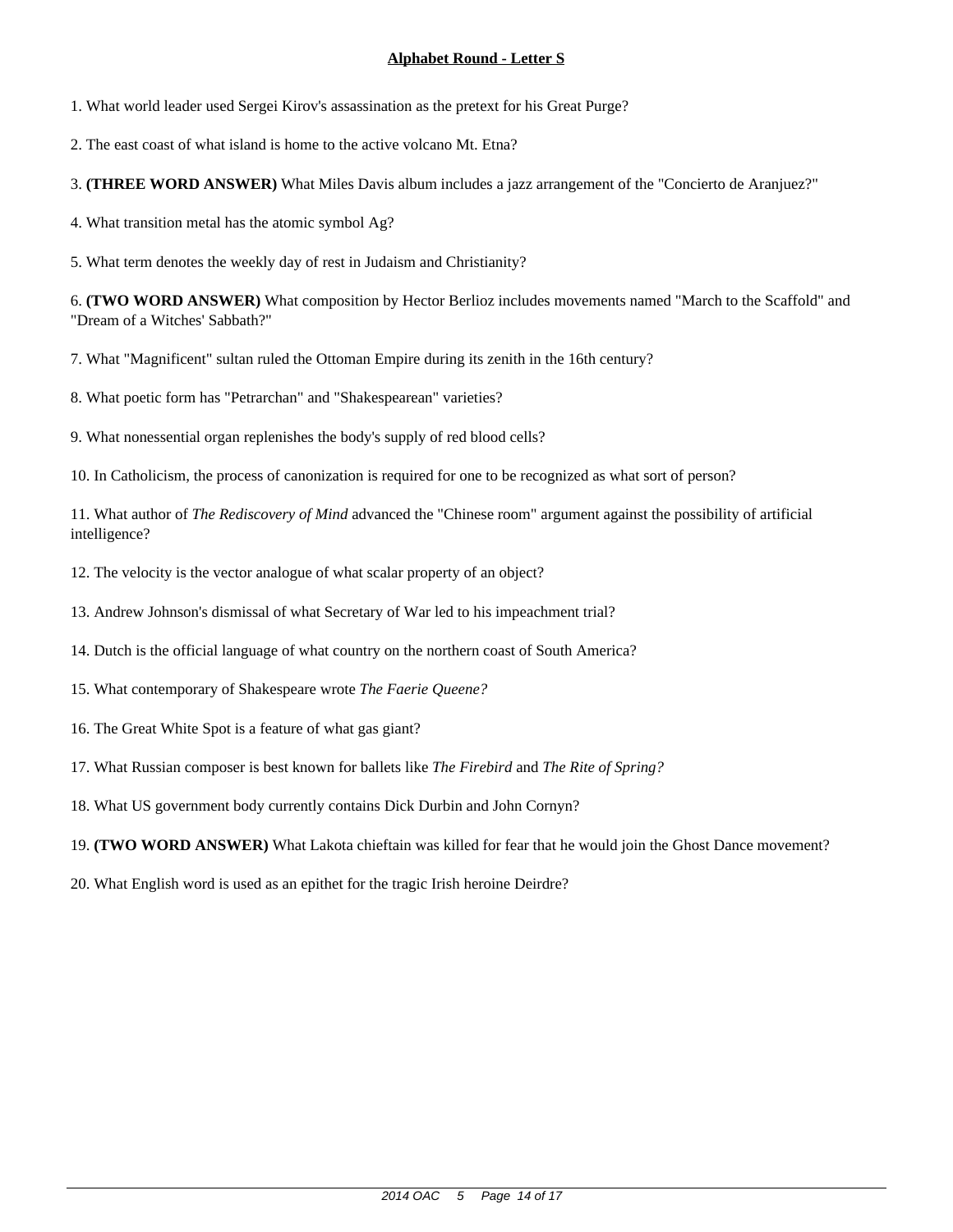1. What world leader used Sergei Kirov's assassination as the pretext for his Great Purge?

- 2. The east coast of what island is home to the active volcano Mt. Etna?
- 3. **(THREE WORD ANSWER)** What Miles Davis album includes a jazz arrangement of the "Concierto de Aranjuez?"

4. What transition metal has the atomic symbol Ag?

5. What term denotes the weekly day of rest in Judaism and Christianity?

6. **(TWO WORD ANSWER)** What composition by Hector Berlioz includes movements named "March to the Scaffold" and "Dream of a Witches' Sabbath?"

7. What "Magnificent" sultan ruled the Ottoman Empire during its zenith in the 16th century?

8. What poetic form has "Petrarchan" and "Shakespearean" varieties?

9. What nonessential organ replenishes the body's supply of red blood cells?

10. In Catholicism, the process of canonization is required for one to be recognized as what sort of person?

- 12. The velocity is the vector analogue of what scalar property of an object?
- 13. Andrew Johnson's dismissal of what Secretary of War led to his impeachment trial?
- 14. Dutch is the official language of what country on the northern coast of South America?
- 15. What contemporary of Shakespeare wrote *The Faerie Queene?*
- 16. The Great White Spot is a feature of what gas giant?
- 17. What Russian composer is best known for ballets like *The Firebird* and *The Rite of Spring?*
- 18. What US government body currently contains Dick Durbin and John Cornyn?
- 19. **(TWO WORD ANSWER)** What Lakota chieftain was killed for fear that he would join the Ghost Dance movement?
- 20. What English word is used as an epithet for the tragic Irish heroine Deirdre?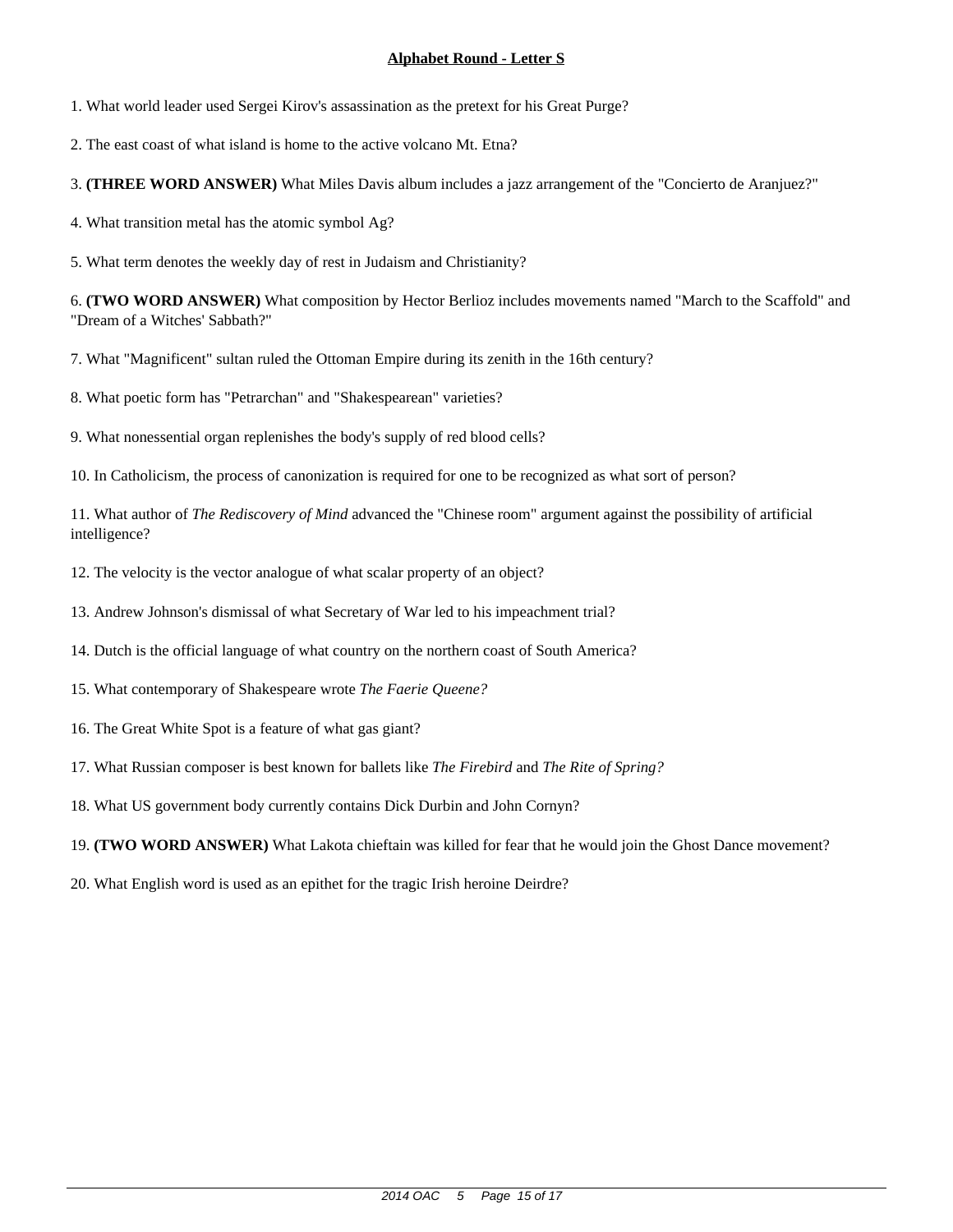| $5.$ $\overline{\phantom{a}}$      |
|------------------------------------|
| 6.                                 |
|                                    |
| 8.                                 |
| $9.$ $\overline{\phantom{1.55\%}}$ |
|                                    |
|                                    |
|                                    |
|                                    |
|                                    |
|                                    |
|                                    |
|                                    |
|                                    |
|                                    |
|                                    |
|                                    |
| 20.                                |
|                                    |